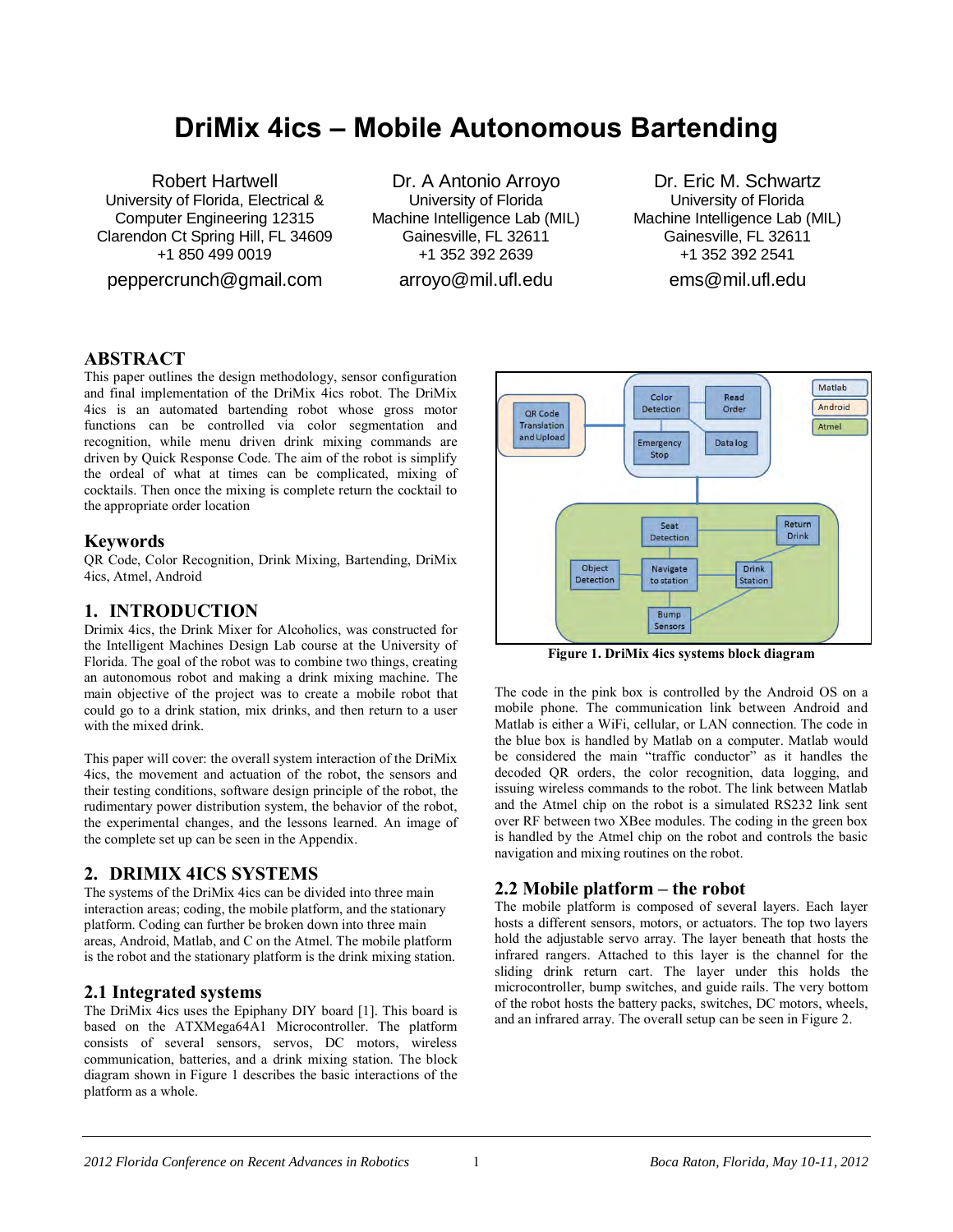

**Figure 2. Mobile platform principle components** 

## **2.3 Stationary platform – the drink station**

The stationary drink mixing station hosts plastic containers that hold various mixable drinks. On top of the levers of each of the spigots are lever guides that ensure the cams from the servo motors do not slip off while pressing down. The down spouts from the spigots are channeled into a larger collector that is angled and open at one end. This allows all of the liquid to be collected in the cup on the return cart. The mixing station can be seen in Figure 3.



**Figure 3. Mixing station principle components** 

## **3. MOVEMENT, ACTUATION, DRINK RETURN CART**

This section covers the gross movement controls of the mobile platform. Covered first is the movement control of the platform, then the actuation system of the cam lobed servos, and finally the drink return cart.

## **3.1 Movement**

The movement of the DriMix 4ics is controlled by four DC motors, movement is also guided by two guide bars that slide over a larger guide bar running the length of the table top. The guide rails can be seen in Figure 2. The mounting of the DC motors, as well as the specifications of the motors, can be seen in Figure 4. The four DC motors easily have the power to move the platform.



**Figure 4. DC motors** 

Testing revealed that at only a fraction of the rated power was required for movement. In order to avoid the main guide rail becoming actuated, solid bar stock was run through its center.

## **3.2 Actuation**

When docked next to the mixing station, the servo array mounted atop the mobile platform is brought into alignment with the levers of the spigots of the plastic liquid containers. Four Hitec servos [2] mounted in an adjustable servo array were fitted with cam lobes. The cam lobes were profiled to allow easy lever actuation when actuating the spigots of the drink station. The arrangement of the servos as well as the cam lobes can be seen in Figure 5.



**Figure 5. Servo array and cam lobes** 

#### *3.2.1 Servo Alignment*

In addition to cam lobes on the servos and lever guides on the spigots of the drink containers, the servo array is adjustable along the X, Y, and Z axis. This allows for overall and individual adjustment of servos to ensure proper alignment. Figure 6 shows the servo array and cam lobes in alignment with the spigot levers. Figure 6 also shows how the cams can be individually moved allowing for 3 degrees of freedom.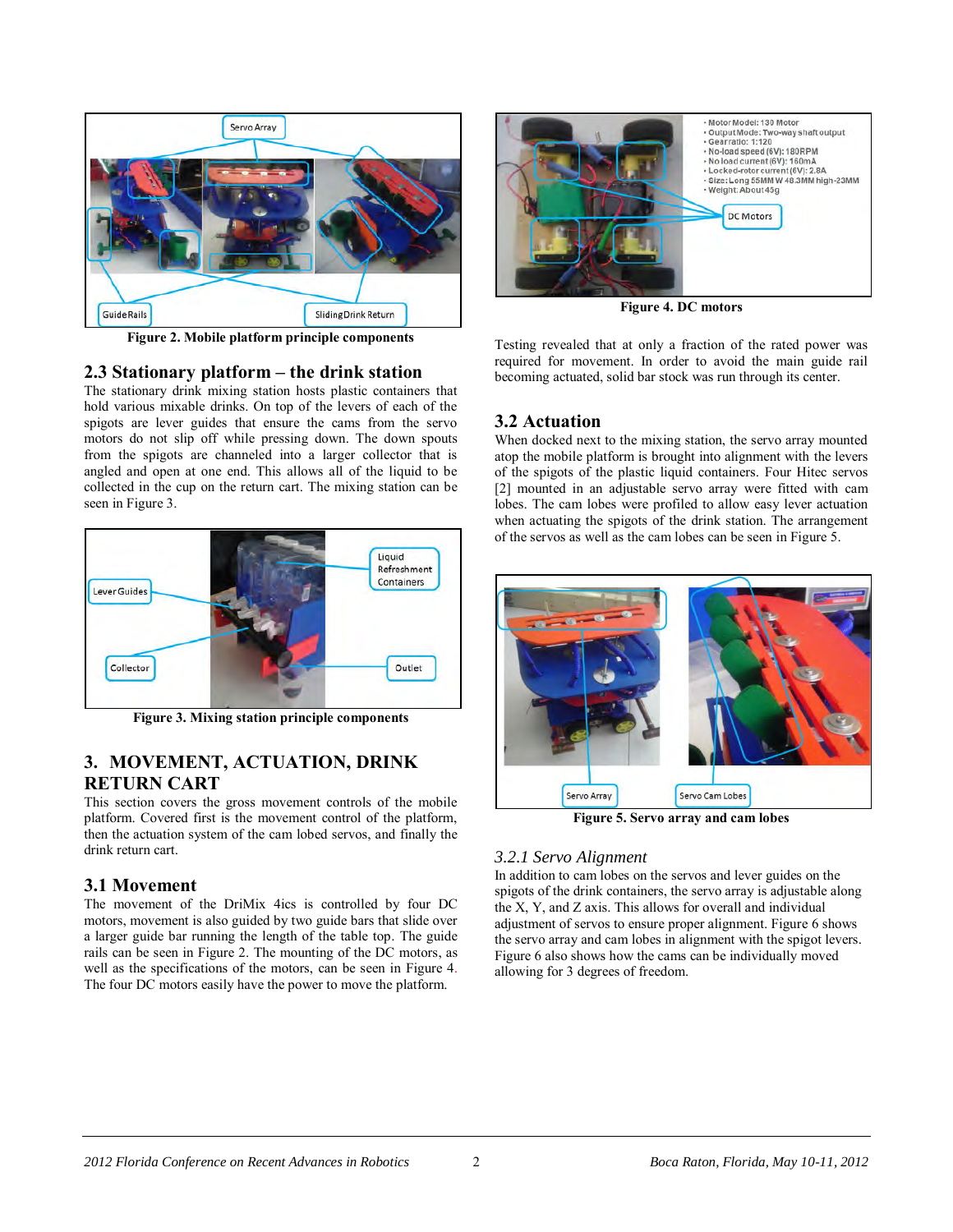

**Figure 6. Cam alignment and adjustability** 

#### **3.3 Drink return cart**

A drink return cart needed to be fabricated due to the size and location of the drink mixing station, the ends of the bar, and the robot itself. The return cart and its attachment to the mobile platform were designed to allow extra clearance to compensate for the aforementioned size and placement issues. The design was achieved by creating an adjustable platform with a guide channel. The drink cart has a rigid guide wall that slide into the guide channel attached to the robot. This allowed for linear motion on 1 axis. This can be seen in Figure 7.



**Figure 7. Drink return cart and platform mount** 

## **4. SENSORS AND POWER**

The sensors of the DriMix 4ics consist of five main sensors groups along with Radio Frequency communication for updating the mobile platform with a variety of information. All sensors were tested under multiple conditions to ensure operation in most lighting conditions. The sensors used for the DriMix 4ics are detailed and explained in this section.

All of the sensors are summarized and described in Table 1. The table describes the function of each sensor and how the values of the sensors are used.

**Table 1: Sensors descriptions** 

|                                              | <b>EVO 3D</b>                               | Ranging<br>$_{\rm IR}$                       | <b>IR Array</b>               | <b>Switch</b>                    | <b>RF</b>                  | Webcam                                  |
|----------------------------------------------|---------------------------------------------|----------------------------------------------|-------------------------------|----------------------------------|----------------------------|-----------------------------------------|
| General<br>Purpose                           | OR Code<br>Decoding                         | IR<br><b>Distance</b><br>Sensor              | Location<br>Under<br>Array    | Physical<br>Contact<br>Detection | Radio<br>Comm              | <b>Streams</b><br>Video                 |
| How it<br><b>Performs</b><br><b>Function</b> | Decoded<br>MSG<br>Sent to<br><b>Dropbox</b> | Return<br><b>Alters</b><br>Voltage<br>Signal | Return<br>Toggles<br>High/Low | Allows<br>Voltage<br>Signal      | Receive<br>and<br>Transmit | Video<br><b>Streams</b><br>to<br>Matlah |
| What it<br><b>Controls</b>                   | Order<br>Choice                             | Avoid<br>Collisions                          | Line<br>Following             | Docking                          | Comm<br>with<br>laptop     | Robot<br>Control                        |

## **4.1 Android phone**

Cellular phones are very quickly becoming laptop replacements. As technology increases the computing power and battery life of these devices, they can quickly take on more and more roles. The average smart phone now has GPS, WiFi, video capturing, accelerometers, gyroscopes, and magnometers, all functioning together in a very small package. In an effort to leverage some of these features that already exist, sitting in most everyone's pocket; the video capture and WiFi functions were used. The particular phone used with this platform is he EVO 3D. However the model is not terribly important as most smart phones can access and use the two applications that are needed to interface with the DriMix 4ics. This is true for both Android and iOS operating systems. The two applications used were Dropbox and any of the numbers of Quick Reaction code readers available on the Android market.

## *4.1.1 Quick Reaction code*

Creating QR code can be accomplished from literally thousands of locations on the web or with Android or iOS applications. The same is true for decoding QR code. The only caveat for use with the DriMix 4ics is the application must be able to output the decoded QR message via ASCII text file. Again, this is available via multiple applications in the marketplace.

With four drink containers at the mixing station there were theoretically 24 combinations of mixable drinks. However, there realistically aren't too many people that mix vodka and whiskey in the same drink. By limiting the mixing combinations to actual drinks or combinations that would potentially taste good, the number dropped to 11.

QR codes were created to correspond with an ASCII representation of the drink name. These were then printed and tested to ensure accuracy. The generated QR codes can be seen in the Appendix.

#### *4.1.2 Dropbox*

Dropbox is a service that allows file backup and sharing across multiple platforms. What makes it ideal is that when one platform updates a file, the changes are immediately pushed out to all the other platforms. The disadvantage of this system is that a WiFi, LAN, or cellular network connection is required.

When a QR code is translated into an ASCII text file on the phone and put in the phone's Dropbox application, the results can be seen nearly instantly in the Dropbox application running on a computer or other cell phones.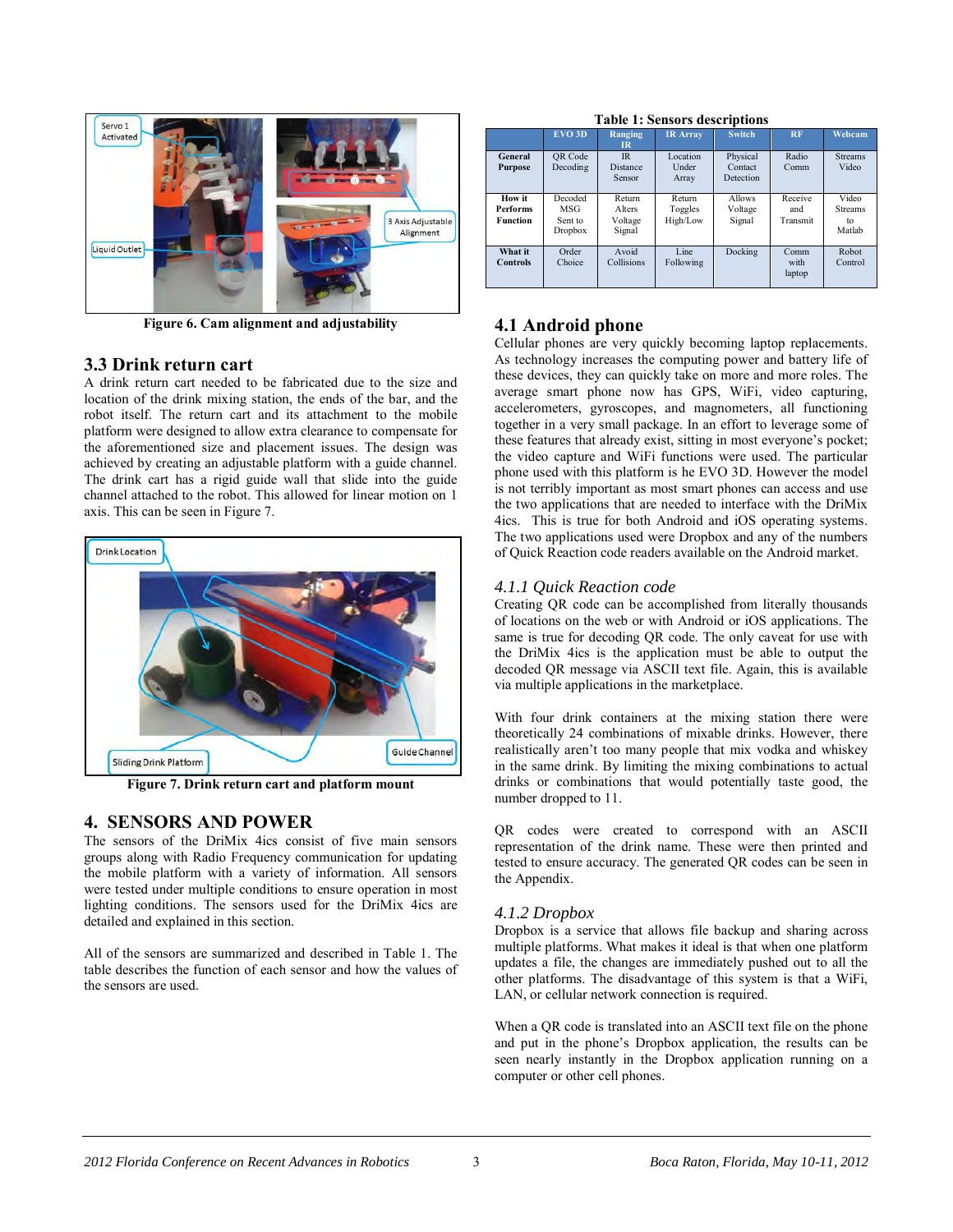This functionality allows Matlab to continually monitor the status of a file used as a drink order repository.

## **4.2 Webcam**

A Gigaware webcam [3] was used to feed video of colored control cards to Matlab for processing. These control cards determined the overall functioning of the mobile platform. A green card indicated an order being placed while a red card indicated a need for emergency stop. The color detection was done via multiple filtering techniques of the video stream. The results of this process can be seen in Figure 8.



**Figure 8. Control cards and filtering of an RGB example** 

#### *4.2.1 Filtering operations*

After pulling the video stream from the webcam into Matlab, it was split into the three principle color components of the RGB color space. Each color layer was then weighted and subtracted from the original stream, giving channels of just pure components. Each of these was then thresholded, allowing for variations of lighting conditions. With the separate RGB streams weighted and thresholded, multiple morphological operations were performed to reduce noise and increase fidelity.

First a morphological opening operation was run to remove any "salt" type noise in each channel. Then a dilation filter was used to connect adjoining pixels and emphasize remaining groups. Of the remaining groups after the filtering, contiguous pixels were counted. If the total number of pixels of a group were above a certain threshold, then it was counted as being a detection of that color group.

The result is that each color channel was effectively filtered of noise and only registered a detection if contiguous pixels of like color groupings comprised a large enough size.

Under poor lighting conditions this still allowed for adequate color detection. An example of this can be seen in Figure 7, where even with poor, uneven lighting the three color objects were still detected and classified.

## **4.3 Infrared rangers**

Two Sharp IR range finders [4] were mounted on both ends of the mobile platform. The IR sensors allowed obstacles to be detected in the path of travel of the robot. They are set to activate over a set threshold value which can be altered according to ambient conditions or wanted activation range. Typically this range was set to be about a foot. The mounting of the sensors can be seen in Figure 9.



**Figure 9. IR range finder mounting locations** 

The testing conditions of the IR rangers were focused on finding an acceptable range at which an object could be detected under most lighting conditions yet still be a safe distance from the mobile platform.

The test conditions of the IR Range finders can be seen in Table 2. Of note about the table, there was no lumen count measurement for the lighting conditions. The lighting was very much a subjective test as to "it's bright in here" or "it's dark in here," as values from sensor returns were read over an X-CTU terminal window.

| r aoit a'i fill fanging benoor test conditions and results |                   |                     |                       |                |  |
|------------------------------------------------------------|-------------------|---------------------|-----------------------|----------------|--|
| <b>Metric</b>                                              | <b>Lights Off</b> | <b>Lights</b><br>On | <b>Blinds</b><br>Open | <b>Outside</b> |  |
| <b>Baseline</b>                                            | 250-290           | 260-290             | 260-290               | 260-290        |  |
| Δ500<br><b>Distance</b>                                    | $\sim$ 17 in      | $\sim$ 17 in        | $\sim$ 17 in          | $\sim$ 17 in   |  |
| <b>Break</b><br>1200                                       | $\sim$ 12 in      | $\sim$ 12 in        | $\sim$ 12 in          | $\sim$ 12 in   |  |
| FoV $\omega$<br>$12$ in                                    | $\sim$ 3 in       | $\sim$ 3 in         | $\sim$ 3 in           | $\sim$ 3 in    |  |

#### **Table 2. IR ranging sensor test conditions and results**

## **4.4 Infrared array**

The IR reflectance sensor array originally tested was a QTR-8A [5] array. The conditions of testing can be seen in Table 3. However the QTR-8A was not used in the project. A custom spaced array was constructed. The individual IR transmit/receive pairs of this custom array are the same as those used in the QTR-8A, so retesting was not needed and the sensor test conditions would remain the same for the custom array. Testing for the IR Array was much like the testing conditions of the IR Rangers. The focus was to find the ideal range for accurate sensor measurement. The lighting conditions did not have a particularly large effect on the sensors. However there is a very small range for which the sensors are reliable, less than an inch of workable area. The table showing the testing conditions of the IR transmit and receive pairs can be seen in Table 3.

| Table 3. IR array sensor test conditions and results |  |  |  |  |
|------------------------------------------------------|--|--|--|--|
|------------------------------------------------------|--|--|--|--|

| <b>Metric</b> | <b>Lights</b><br>Off | <b>Lights</b><br>On | <b>Blinds Open</b> | <b>Outside</b> |
|---------------|----------------------|---------------------|--------------------|----------------|
| Min<br>Range  | $1/8$ in             | $1/8$ in            | $1/8$ in           | $1/8$ in       |
| Max<br>Range  | in                   | in                  | in                 | l in           |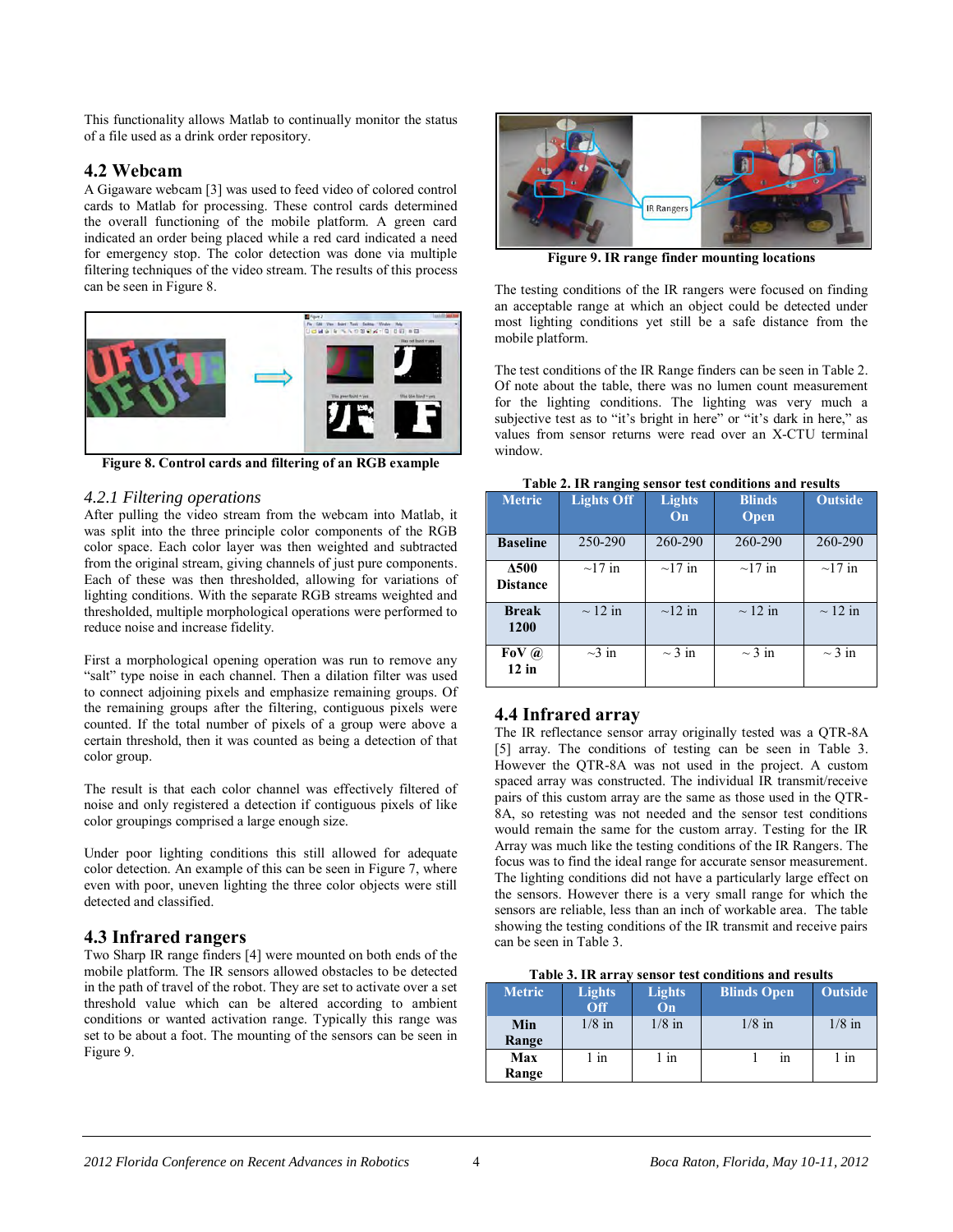The custom array that was constructed using four pairs of individual IR transmit/receive pairs. The array can be seen in Figure 10. As can be seen the array is much wider than a standard QTR-8A.



**Figure 10. IR Array** 

## **4.5 Bump switches**

Two bump switches were used on the DriMix 4ics, one on each end. These switches extended out past the main body of the mobile robot. The switches were used both in docking and in navigation. When an order is present and the front switch is activated the robot knows that it is at the mixing station end of the bar. When the rear switch is activated the robot knows that it is at the rear of the bar. Activating the switches either changes direction of travel, during drink polling operation. Or activating the front switch with an order in the system will activate the drink mixing sequence. The mounting locations of the bump switches can be seen in Figure 11.



**Figure 11. Bump Switches** 

Testing the bump switches was a simple matter of checking continuity under open and closed conditions.

## **4.6 Power**

Power to the entire platform could have easily been supplied by a single battery pack, however two battery packs allowed for very long term testing and tuning without having to recharge. One battery pack supplied power to the Microcontroller main board while another supplied power to the motors. Each was independently controlled by a switch. This allowed for easily

turning off the motors when movement was not needed. The layout can be seen in Figure 12.



**Figure 12. Battery packs and power switches** 

## **5. PLATFORM BEHAVIORS, EVOLUTION**

The logic of the DriMix 4ics can be overall separated into five main behaviors. Matlab with the color recognizing control cards represent overriding controls of placing an order or stopping the mobile platform, but should not be considered behaviors.

## **5.1 Navigation**

The DriMix 4ics essentially cycles back and forth on the bar top, stopping at each seating location, waiting for an order. Different seating locations on the counter top are marked by black bars of different lengths. The DriMix 4ics uses the IR array to determine the length of the array and thus order location. This is how the robot knows where a drink was ordered and where to take a drink after it is mixed.

## **5.2 Docking**

Based on the direction of travel and activation of bump sensors, the robot knows which end of the bar it is located. Prior to activation the adjustable servo array is properly aligned with the mixing station. This way when the robot reaches the end of the bar with a drink order, activation of the drink levers will be aligned with the drink container spigots.

## **5.3 Mixing**

After the process involved with transmitting the order and tracking the order location and docking at the drink station, mixing can begin. After docking the proper servos will be activated based on the order received. The servos correspond to the drinks in the mixing station. The activation angle of the cam as well as the amount of time the cam remains in that position has been measured to ensure pouring a double shot. After activation of the servo and pressing of the spigot, fluids pour into the collector then into the cup on the drink return cart.

## **5.4 Object avoidance**

There are three forms of object avoidance on the DriMix 4ics. IR rangers, bump sensors, and the emergency stop triggered by the webcam and "red" card. The IR rangers will cause the mobile platform to stop if they detect any object a foot in front of the path of travel. The red card causes a stop in motion, no matter the direction of motion. The bump switches will cause a reverse in direction of travel.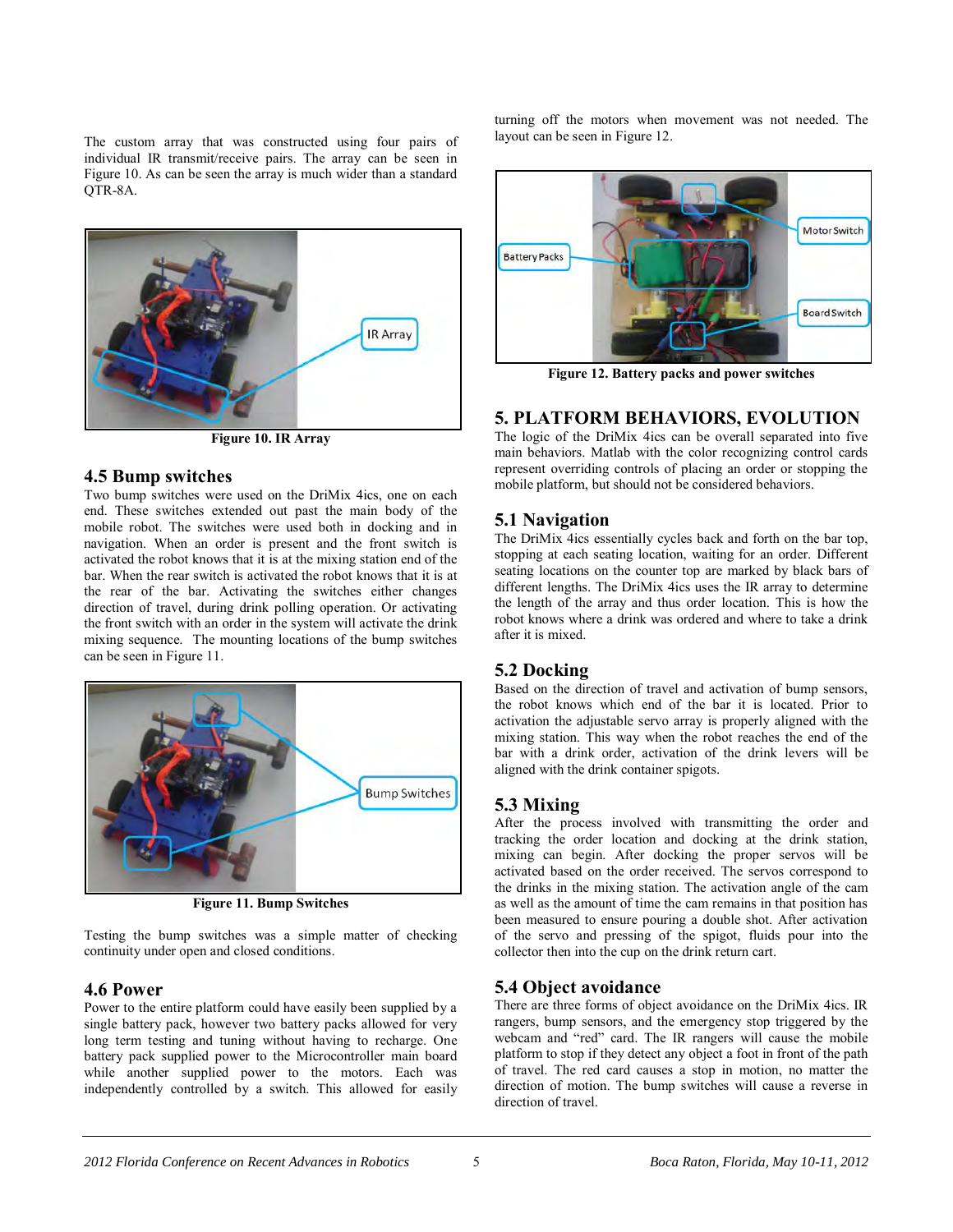#### **5.5 Updating drink orders**

An order can be scanned and sent to Dropbox at any time. It is only after a green order card is detected, that the value of the order is scanned in and sent to the mobile platform. The Matlab control is what processes this. On the robot, unless the "waitfororder" value is 1 (indicating a green card was detected) any order value received is disregarded. Data logging occurs after the drink order has been processed and delivered, and the green card withdrawn. The format of the data logging in excel can be seen in Figure 13.



**Figure 13. Data logging in Excel** 

#### **5.6 Platform evolution**

The original chassis used for the DriMix 4ics was the DFRobot 4WD Arduino Mobile Platform [6]. The platform was chosen because it is light weight, inexpensive and has a four wheel drive system with four DC Motors. It was only during the course of the project that the platform was discovered to be inadequate for the required tasks. The DC Motors, wheels, and motor mounts were the only things that were kept from the platform. The base chassis was about expanded three inches wider and two inches longer than the original DFRobot. The chassis also had multiple tiers added to accommodate all of the sensors and servos used. Figure 14 shows an early iteration of the DriMix 4ics as well as the original DFRobot chassis.



**Figure 14. DFRobot chassis and early DriMix 4ics model** 

The original platform ended up have little in common with the finished product. Seen in Figure 14 is the original set up of the DriMix 4ics. In this configuration the DriMix 4ics was a much more mobile platform. The code at the time allowed the platform to "dodge and weave" as well as line follow. This was done with the intention of having the platform deliver the drink in a crowded room. However, none of those functions were required on a bar top serving drinks

## **6. CONCLUSIONS**

The DriMix 4ics is able to take drink orders, accurately mix them, and return the drinks to the location they were ordered from.

## **6.1 Lessons learned**

There were multiple lessons learned of the course of building the DriMix 4ics. Some of them will be listed below in no particular order.

- Gainesville humidity will warp thin wood. Mount everything to either sturdy wood or metal.
- Order backups of all sensors. You don't have time to wait for a sensor in the mail.
- Work with HSV, not RGB. HSV is much more lighting invariant than RGB. Thus more robust.
- Make sure that sensors and moving part mounts are adjustable. Easy tweaking is the key to rapidly fixing problems.

## **6.2 Enhancements**

One of the best ways to improve this project for the future would be to create a sturdier base chassis (see comments above about thin wood) and mount motors with metal shafts. Not only would a sturdier base fix the issues encountered with the wheels canting toward the center, but it would also aide in accurate sensor readings. The base that is starting to warp also affects the mounting of the IR array, causing one end of the array to be 1-2 mm lower than the other end. This does not affect sensor readings currently, because it is still within the sensor envelope.

Changing to the HSV color map would also be a much more robust implementation of color detection. The HSV map is much less sensitive to changes in lighting. Whereas the RGB color map is very sensitive to lighting conditions. I am sure that the general code could be improved as well, coding can always be improved.

## **7. AKNOWEDGEMENTS**

Without the use of the Android marketplace the robot's ordering system would have been much less "slick." Multiple QR applications were tested and used to ensure a wide variety of sources could be used to send an order.

Also, without the help of the TA in the IMDL class I'm certain development would not have been finished within the single semester time frame. Or the robot would not have been as complex as it is now.